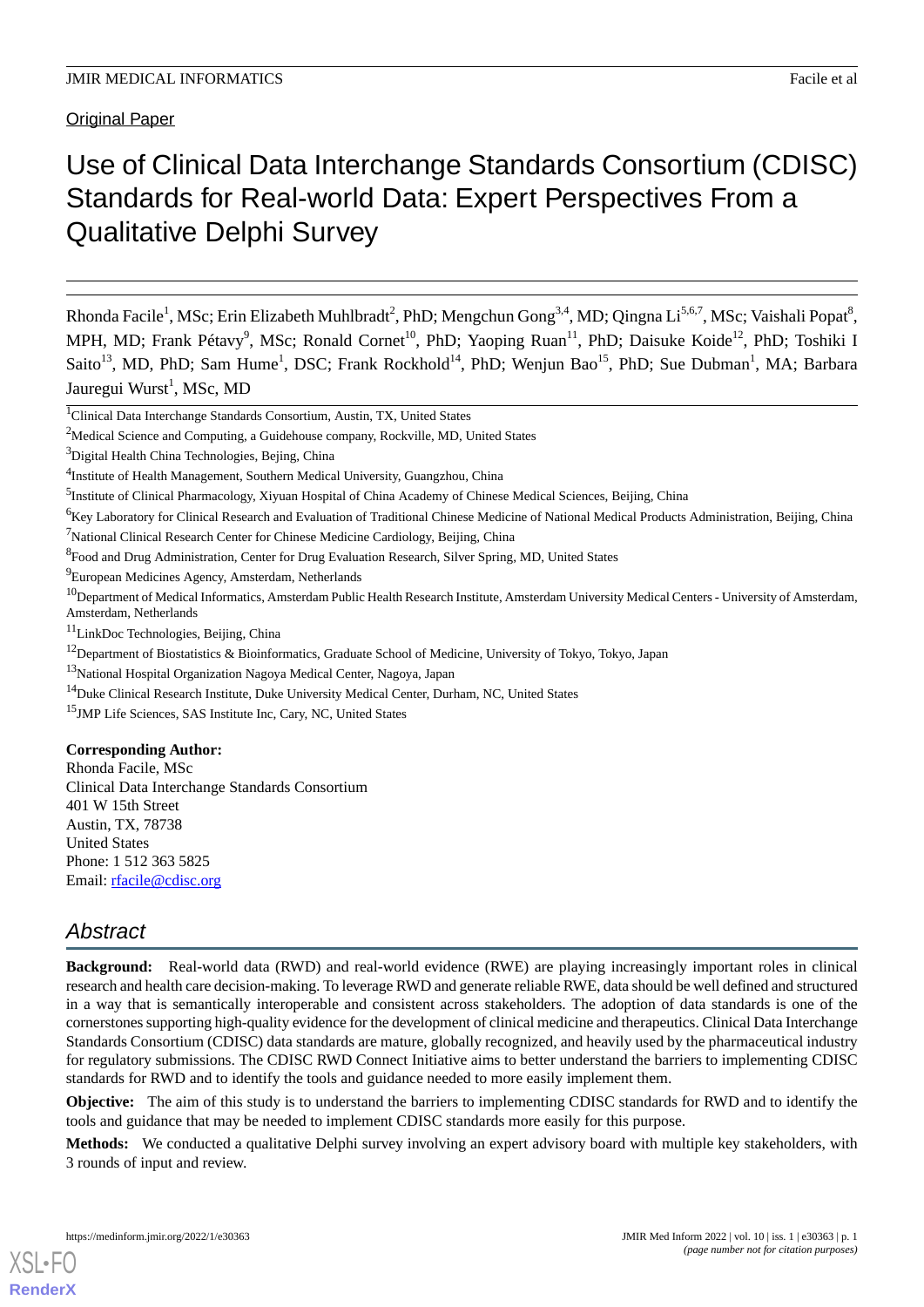**Results:** Overall, 66 experts participated in round 1, 56 in round 2, and 49 in round 3 of the Delphi survey. Their inputs were collected and analyzed, culminating in group statements. It was widely agreed that the standardization of RWD is highly necessary, and the primary focus should be on its ability to improve data sharing and the quality of RWE. The priorities for RWD standardization included electronic health records, such as data shared using Health Level 7 Fast Health care Interoperability Resources (FHIR), and the data stemming from observational studies. With different standardization efforts already underway in these areas, a gap analysis should be performed to identify the areas where synergies and efficiencies are possible and then collaborate with stakeholders to create or extend existing mappings between CDISC and other standards, controlled terminologies, and models to represent data originating across different sources.

**Conclusions:** There are many ongoing data standardization efforts around human health data–related activities, each with different definitions, levels of granularity, and purpose. Among these, CDISC has been successful in standardizing clinical trial-based data for regulation worldwide. However, the complexity of the CDISC standards and the fact that they were developed for different purposes, combined with the lack of awareness and incentives to use a new standard and insufficient training and implementation support, are significant barriers to setting up the use of CDISC standards for RWD. The collection and dissemination of use cases, development of tools and support systems for the RWD community, and collaboration with other standards development organizations are potential steps forward. Using CDISC will help link clinical trial data and RWD and promote innovation in health data science.

# *(JMIR Med Inform 2022;10(1):e30363)* doi: [10.2196/30363](http://dx.doi.org/10.2196/30363)

# **KEYWORDS**

real-world data; real-world evidence; clinical trials; Delphi survey; clinical data standards; regulatory submission; academic research; public health data; registry data; electronic health records; observational data; data integration; FAIR principles

# *Introduction*

# **Background**

Real-world data (RWD) and real-world evidence (RWE) have an increasingly important role in clinical research and health care decision-making in many countries [[1-](#page-9-0)[6\]](#page-9-1). To leverage RWD and generate reliable RWE, a framework must be in place to ensure that the data are well-defined and structured in a way that is semantically consistent across stakeholders to facilitate learning. The Clinical Data Interchange Standards Consortium (CDISC) RWD Connect Initiative was designed to better understand the barriers to implementing CDISC standards for RWD and to obtain a picture of what tools and guidance may be needed to implement CDISC standards more easily for this purpose.

<span id="page-1-0"></span>In the world of traditional clinical trials, which are undertaken with the intent of submitting a new medical product or intervention to regulatory authorities such as the US Food and Drug Administration (FDA) or the Japanese Pharmaceutical and Medical Devices Agency for marketing authorization approval, a set of global data standards has been adopted and is being required by an increasing number of national and regional regulatory agencies. These standards were developed through CDISC, a global nonprofit organization that started >20 years ago to generate open-access platform-agnostic data standards for clinical research and its link to health care.

The CDISC standards span the clinical research process and include standards for the exchange of nonclinical data (SEND), data collection case report forms (CRFs; clinical data acquisition standards harmonization [CDASH]), aggregation and tabulation (study data tabulation model [SDTM]), Biomedical Research Integrated Domain Group (BRIDG) logical model, and operational data model (ODM) for transport [\(Figure 1](#page-1-0)). In collaboration with the National Cancer Institute's Enterprise Vocabulary Services (NCI-EVS) program, CDISC has developed a rich controlled terminology that is linked to other common research semantics through the NCI-EVS tools. These standards, presented in data models, implementation guides, and user guides, are globally recognized and heavily used by the biopharmaceutical industry and some academic institutions.

**Figure 1.** Clinical Data Interchange Standards Consortium standards in the clinical research process. ADaM: Analysis Data Model; BRIDG: Biomedical Research Integrated Domain Group; CDASH: clinical data acquisition standards harmonization; ODM: operational data model; PRM: Protocol Representation Model; SDM: Study Design Model; SDTM: study data tabulation model.



Although there are other standards developed and designed for different purposes (eg, health care data and observational

[XSL](http://www.w3.org/Style/XSL)•FO **[RenderX](http://www.renderx.com/)**

studies), we believe that the benefits of using CDISC standards for purposes outside regulatory submission are many and include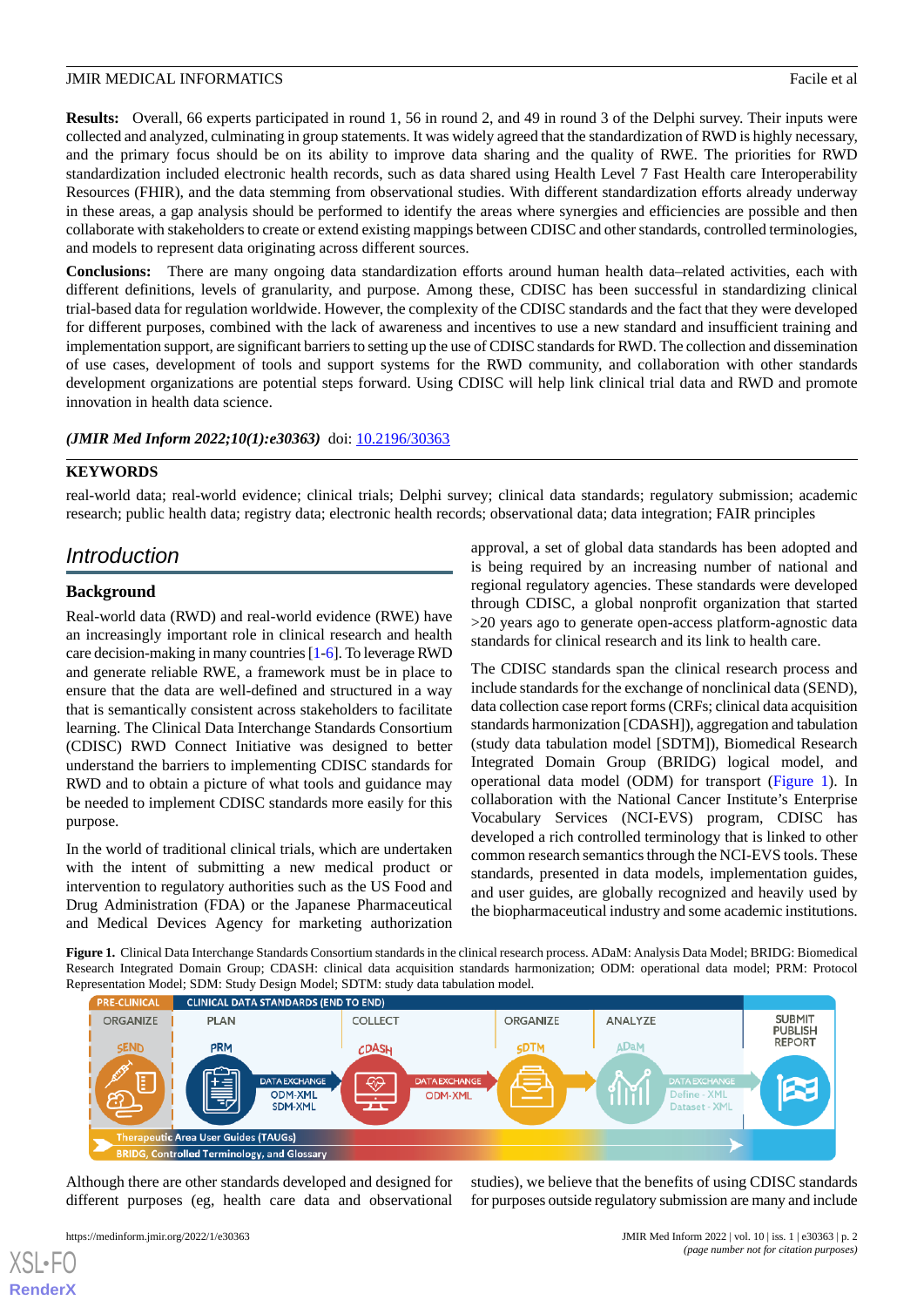improvements in data sharing, cross-study analysis, and meta-analysis of data for all clinical researchers, as well as streamlining the regulatory submission, review, and approval. Please see the [Multimedia Appendix 1](#page-9-2) of the full RWD Connect report for 4 supportive use cases (Infectious Diseases Data Observatory, Finger Lakes, Pan American Health Organization Hearts, and the Clinical Innovation Network) [[7\]](#page-9-3).

Currently, CDISC standards are required for electronic submissions of study data to the US FDA [[8\]](#page-10-0) and the Japanese Pharmaceutical and Medical Devices Agency [[9](#page-10-1)] and are recommended by Chinese [\[10](#page-10-2)] and European regulators in rare instances where raw data are requested [\[4](#page-9-4)]. Government initiatives or centers that fund research also recommend and use CDISC standards, which include the Innovative Medicines Initiative [\[11](#page-10-3)], the US National Cancer Institute, and the National Institute of Allergy and Infectious Diseases. In addition, the Japan Agency for Medical Research and Development (AMED) has stated the following:

*In the future, clinical trials including investigator-initiated studies will need to comply with the CDISC standards from the planning and implementation stages. Sooner or later, it is expected that we will require the use of CDISC standards for AMED's contract research* [\[11](#page-10-3)]

Although there are multiple definitions of RWD currently in use, the CDISC glossary has adopted the following:

<span id="page-2-0"></span>*Data relating to patient health status and the delivery of health care routinely collected from sources other than traditional clinical trials. Examples of sources include data derived from Electronic Health Records (EHRs); medical claims and billing data; data from product and disease registries; biobanks; patient-generated data, including from in-home-use*

*settings; and data gathered from other sources that can inform on health status, such as mobile devices* [[15\]](#page-10-4)

This definition of RWD is similar to the European Medicines Agency (EMA) definition, "routinely collected data relating to a patient's health status or the delivery of health care from a variety of sources other than traditional clinical trials [\[12](#page-10-5)]."

[Figure 2](#page-2-0) describes the data sources for RWD as they relate to research and nonresearch activities involving human health data [[7\]](#page-9-3). This diagram was developed in collaboration with the Expert Advisory Board (EAB) members, with a majority consensus, and it is an oversimplification of reality. It would be impractical to attempt to cover all possible sources and types of RWD. Attempts were made to accommodate all suggestions, some of which contradicted each other. The diagram was meant to generate consensus on the main types of data that are considered RWD and their possible data sources. The FDA defines RWE as "the clinical evidence about the usage and potential benefits or risks of a medical product derived from analysis of RWD [[1\]](#page-9-0)". Therefore, if we have a consensus on the definition of RWD, then we believe that the FDA definition of RWE can be applied. Furthermore, we acknowledge that public health activities can involve research activities, which would then be included in the *research activities* on the left of the diagram. Research activities comprise activities using any kind of data, including public health sources and patient registries. The diagram shows that there are some research activities and many nonresearch activities that generate RWD.

There is no single definition of pragmatic randomized controlled trials. Pragmatic design elements exist on a spectrum [[13\]](#page-10-6). Therefore, further discussion on the definition and scope of pragmatic clinical trials is needed to better understand where they fit in the realm of RWD.

Figure 2. Major activities and sources of human health data. CDISC: Clinical Data Interchange Standards Consortium; RCT: randomized controlled trial; RWD: real-world data.

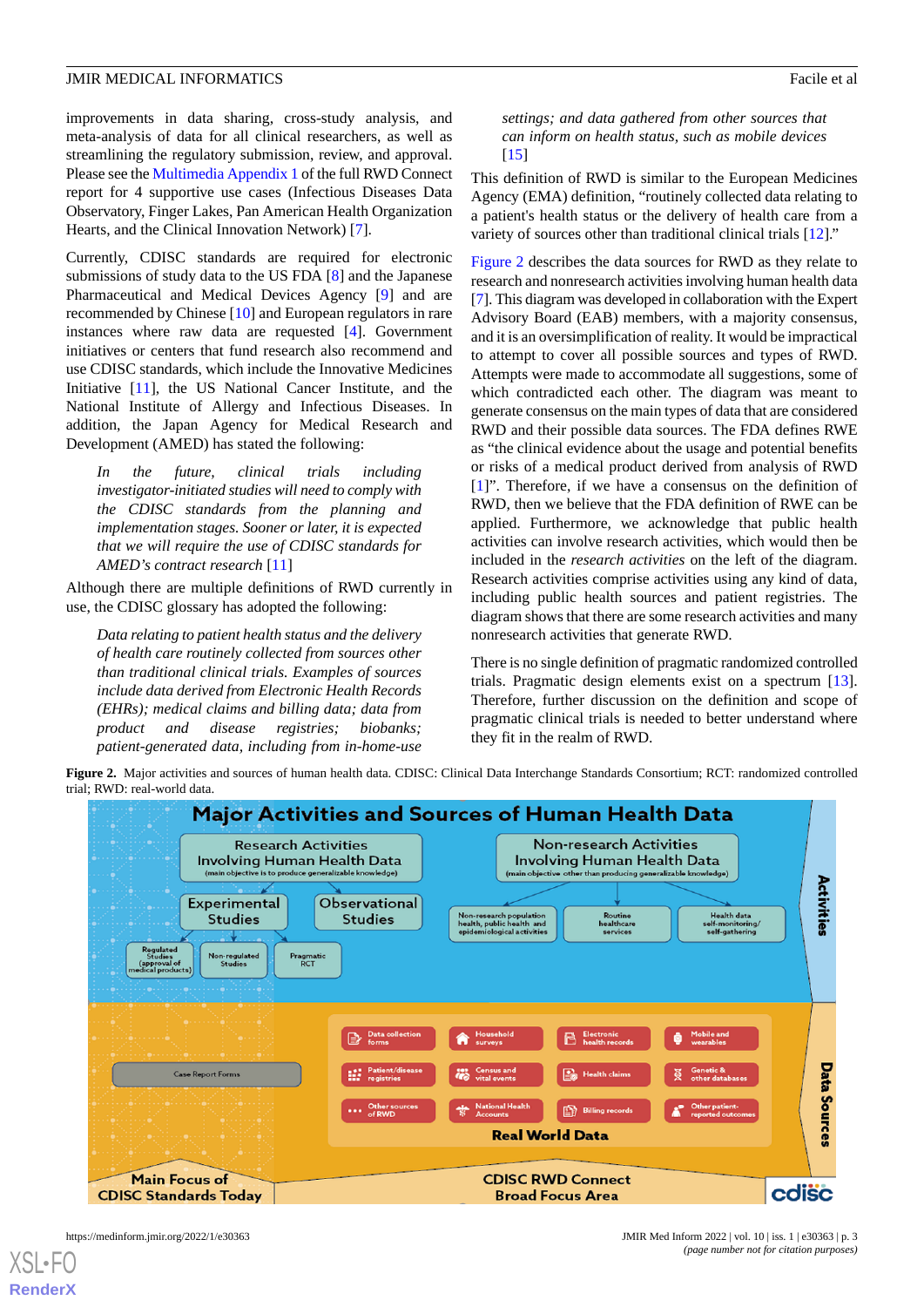Sherman et al [\[14](#page-10-7)] proposed the following working definition for RWE, "Information on health care that is derived from multiple sources outside typical clinical research settings, including electronic health records (EHRs), claims and billing data, product and disease registries, and data gathered through personal devices and health applications." The CDISC Glossary defines RWE as follows, "The clinical evidence derived from analysis of Real-World Data (RWD) regarding the usage and potential benefits or risks of a medical product [\[15](#page-10-4)]." The FDA issued a Framework for RWE [[3](#page-9-5)] in December 2018 to announce a program that included demonstration projects, stakeholder engagement, and internal processes to evaluate RWE and promote shared learning and constituency, as well as guidance to assist in using RWD. This framework also states the following, "RWD sources can also be used for data collection and, in certain cases, to develop analysis infrastructure to support many types of study designs to develop RWE, including, but not limited to, randomized trials (eg, large simple trials, pragmatic clinical trials) and observational studies (prospective or retrospective)."

Similarly, the EMA is also exploring ways to leverage RWD in the generation of RWE. In a recent EMA paper, the authors imagined a future that leverages both regulated clinical trials and RWE to assess safety and effectiveness [[16\]](#page-10-8).

Insufficient data standardization in academic and public health settings hinders the use of RWD as part of a regulatory submission package. The use of RWD is increasingly being encouraged by regulatory authorities, given the potential of RWD to provide relevant evidence for new drug or product applications. As noted by Califf [\[17](#page-10-9)], RWD could complement and enhance the results of clinical trials. The FDA has expressed the need for new research paradigms to break down the barriers between RWD and clinical research so that evidence can be shared rapidly to improve both domains with increased validity and interoperability [[18\]](#page-10-10).

Despite their increasing acceptance as part of regulatory submissions, it is commonly acknowledged that RWD are not collected with research as their primary objective. Therefore, there are significant challenges in using and representing these data for research purposes, which can make the analysis of RWD difficult and resource intensive.

There are a number of disparate standards and systems currently in use to support the collection and analysis of RWD. The diverse panoply of common data models (CDMs; eg, Observational Health Data Science–Observational Medical Outcomes Partnership [OMOP], BRIDG, FDA Sentinel, Patient-Centered Clinical Research Network [PCORNet], and Informatics for Integrating Biology and the Bedside (i2b2)), data exchange standards (eg, Health Level 7 [HL7] Fast Health care Interoperability Resources [FHIR], Define-XML and extension CDISC ODM, and SAS V5 XPORT), and terminologies (eg, Systematized Nomenclature of Medicine–Clinical Terms [SNOMED-CT], Logical Observation Identifiers Names and Codes [LOINC], and Current Procedural Terminology coding) in health care settings across electronic health records (EHRs), insurance claims systems, and medical billing systems are all in varying degrees of development and

may not be interoperable as they were not designed to meet the requirements of global regulatory submission [[19\]](#page-10-11). A list of collaborations with other standards and initiatives is provided in [Multimedia Appendix 2](#page-9-6). Meanwhile, in most other academic and public health settings, data are usually collected in a nonstandard way using different formats and different terminologies [[20\]](#page-10-12), which do not allow for the data to be consolidated, compared, and shared. In cases where data are standardized, the variety of approaches, including openEHR, the US National PCORNet, Informatics for Integrating Biology and the Bedside (i2b2), OMOP, and HL7 FHIR, can lead to standard-specific silos. This disconnect creates an evidence gap that slows scientific and public health advances [[21\]](#page-10-13). The need to coordinate across standards is clear, and organizations such as the ISO Joint Initiative Council provide forums to coordinate across standards development organizations; however, these need more support, participation, and adoption.

The benefits of the implementation of standards for RWD are potentially many and include better documentation of data collection, enabled analysis processes, and data sharing [[22\]](#page-10-14). In response, multiple initiatives and tools have been developed in the last few years to seize the opportunity and tackle the challenges resulting from the sudden accessibility of massive amounts of information from multiple RWD sources. For example, in rare diseases where there are many small data collection efforts underway but large regulated clinical trials may not be feasible because of insufficient patient numbers and ethical issues, being able to combine or compare data from different sources becomes even more critical [[23\]](#page-10-15). Cancer is another therapeutic area where there are efforts underway to pool and share data. The National Cancer Institute Cancer Research Data Commons (CRDC) is an infrastructure that connects data sets with analytics tools to allow users to share, integrate, analyze, and visualize cancer research data to drive scientific discovery.

#### **Objective**

With these potential benefits in mind and considering the increasing need and interest in data standardization beyond regulatory submissions, CDISC created the CDISC RWD Connect Initiative to develop a vision and strategy for the implementation of CDISC standards for RWD [[7\]](#page-9-3). The first step of the CDISC RWD Connect Initiative was to invite international experts to join an EAB and to involve them in the Delphi survey process described in this paper to better understand what it will take to achieve CDISC standards implementation beyond regulatory submissions.

# *Methods*

#### **Overview**

The goal of the RWD Connect initiative was to listen to the stakeholder community to better understand the barriers to implementing CDISC standards for RWD and to get a picture of what tools and guidance may be needed to more easily implement CDISC standards. The second phase focused on creating a strategy for fostering the consistent implementation of CDISC standards within the academic community. In addition, the initiative identified concrete examples of the use

 $XS$  $\cdot$ FC **[RenderX](http://www.renderx.com/)**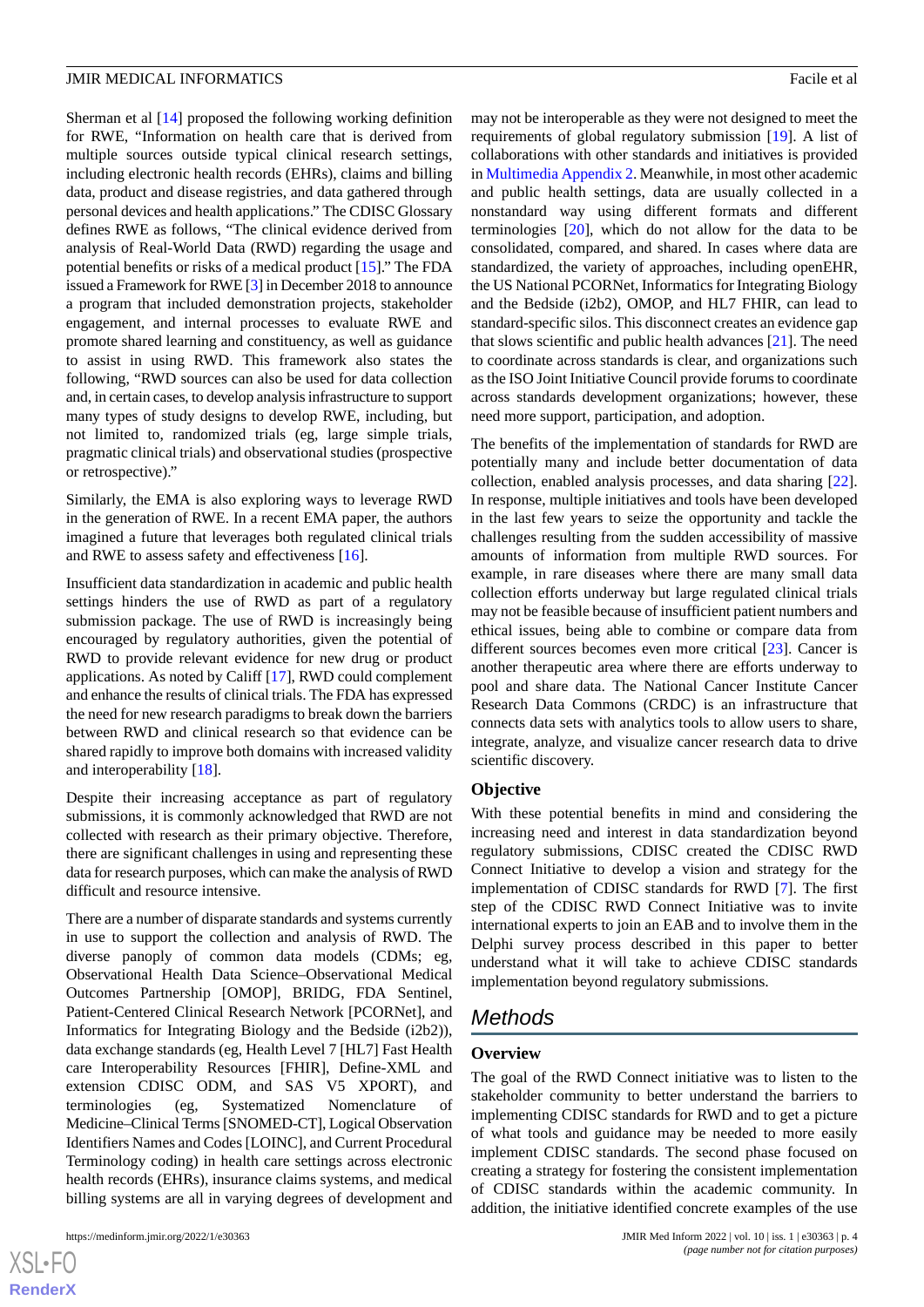of CDISC standards for RWD and worked collaboratively with the implementers to document the use cases, their scope and characteristics, challenges, and lessons learned. With these goals in mind, we chose to conduct a qualitative Delphi survey to collect an array of different opinions about the use of CDISC standards for RWD and to assess the level of agreement or disagreement on key issues in an asynchronous, global manner. The results from the Delphi and the use cases were the foundation for the proposed vision and strategy described in this manuscript [[7\]](#page-9-3).

#### **Qualitative Delphi**

In September 2019, the CDISC RWD Connect formed an EAB with key stakeholders. The criteria were knowledge of CDISC standards (any level) and experience working with RWD. In selecting candidates, an effort was made to balance the different regions of the world to the extent possible and to include experts from academia, government, regulators, and health care settings. A list of EAB members is provided in [Multimedia Appendix](#page-9-7) [3.](#page-9-7)

We identified an initial list of potential members who were either already CDISC partners or collaborators or had been referred by a partner or collaborator. We sent out email invitations to these 70 individuals inviting them to join the initiative, with a required commitment to participate in 3 qualitative Delphi rounds and a final web-based to discuss the results and agree on a way forward. Of the 77 experts invited to participate, 66 (86%) participated in round 1, 56 (73%) participated in round 2, and 49 (70%) participated in round 3 ([Figure 3\)](#page-4-0). All EAB members were invited to join the writing committee, and those who accepted are the coauthors of this paper.

<span id="page-4-0"></span>



From October 2019 to May 2020, we conducted a modified version of a 3-round qualitative Delphi survey based on published methodology [[24\]](#page-10-16). The goal of the CDISC RWD Connect modified qualitative Delphi survey process was to answer the following questions: what are the priorities, needs, and challenges around the use of CDISC data standards outside regulated clinical trials; how can CDISC minimize the barriers to implementing CDISC standards for RWD; and what are the requirements for potential tools and educational materials for implementation support? The Delphi questionnaire is presented in [Multimedia Appendix 4.](#page-9-8)

In November 2019, the first round of the qualitative Delphi survey was sent to the EAB. The survey comprised 2 sections: section 1 with questions for background information and section 2 with questions for the generation of group statements, as described in the CDISC RWD Connect: Report of Qualitative Delphi Survey [[7](#page-9-3)]. During this first round, we received 50 answered surveys, which included perspectives and insights from at least 66 participants globally (at least 8 answered surveys had consolidated answers from multiple people within a team). From the responses obtained from the first round of the qualitative Delphi, we developed a summary of *group statements* containing the prevailing views of the EAB.

In February 2020, a second round of the qualitative Delphi survey was sent to the EAB. In it, participants were provided with group statements and were given a chance to state whether they agreed with each group statement and how they would

[XSL](http://www.w3.org/Style/XSL)•FO **[RenderX](http://www.renderx.com/)**

modify it. We did not add any new questions. During the second round, we received 44 completed surveys from 56 participants.

In April 2020, the third and final round of the qualitative Delphi survey was sent to the EAB, and participants had a chance to review the final version of the group statements and share whether they strongly agreed, moderately agreed, or disagreed with each of the statements and their reasons for the same. During the final round, we received 45 completed surveys from 49 participants.

#### **Use Cases**

Examples are an effective way of showing how CDISC standards can be deployed in use cases outside regulated clinical trials. There are creative and innovative studies already being performed globally in various organizations that make use of CDISC standards. A key part of this study was to collect a number of these use cases from CDISC's existing network of partners and collaborators, as well as to ask for use case recommendations from the EAB.

To collect information on the selected use cases, we performed phone interviews and reviewed databases, presentations, and other documentation relevant to the experience of using CDISC standards for RWD [[7\]](#page-9-3).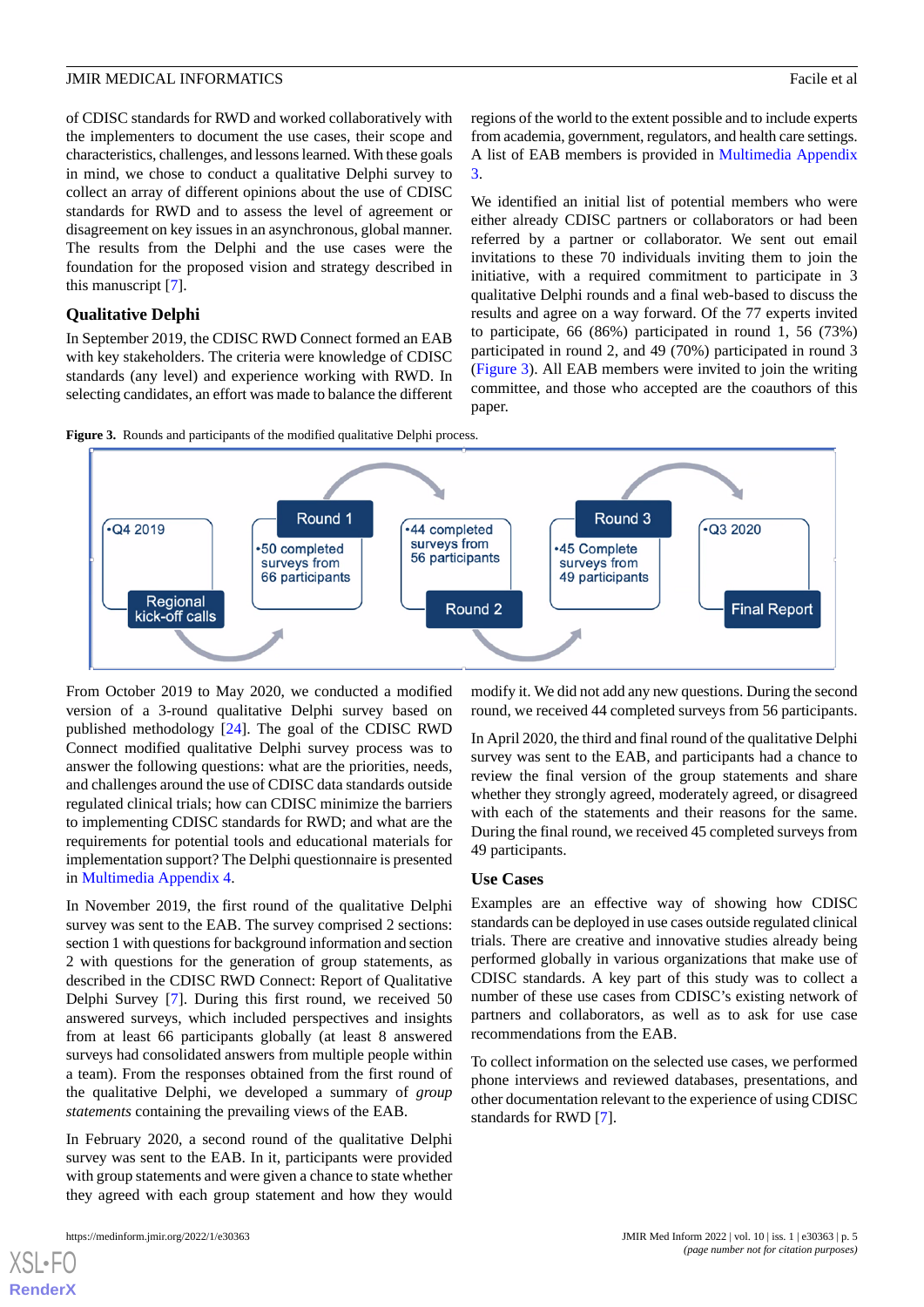# *Results*

# **Overview**

In total, 66 experts were included, and 139 feedback instances were collected and analyzed. There was broad agreement that the standardization of RWD is necessary, and the primary focus should be on its ability to improve data sharing and the quality of evidence. The RWD diagram shown in [Figure 2](#page-2-0) was extensively discussed by the EAB through the Delphi process. Approximately 49% (32/66) of the participants strongly agreed with the final version of the diagram, 42% (28/66) moderately agreed, and 9% (6/66) disagreed.

The priorities of data resources for the CDISC RWD Connect Initiative, as agreed strongly among the experts, included EHRs with a particular interest in data shared using the HL7 FHIR standard, data stemming from observational studies, and wearable devices and patient-reported data. The experts recommended that a gap analysis be performed, as there are different standardization stakeholders in these areas. An official mapping between CDISC and other standard terminologies and a common model to represent the data across different sources was considered necessary. Efforts have been undertaken to fill

this void, such as the BRIDG model work group and the FDA CDM Harmonization project [\[25](#page-10-17),[26\]](#page-10-18). This work could be extended to use CDISC as a common model based on existing standards. The duplication of effort should be avoided where possible.

# **Participants' Background Information**

During the first round of the qualitative Delphi survey, which was the most comprehensive and had the greatest impact on the results of this process, we received 50 answered surveys, which included the perspectives and insights from at least 66 participants globally (at least 8 answered surveys had consolidated answers from multiple people within a team). The respondents represented the following continents: Americas, 49% (32/66); Asia, 29% (19/66); Europe, 20% (13/66); and Africa, 2% (1/66). Regarding the represented institutions, 34% (22/66) of the participants represented universities, 24% (16/66) government organizations, 15% (10/66) research centers, 13% (9/66) nonprofit organizations, 6% (4/66) international organizations, and 8% (5/66) others, including hospitals, software companies, and other enterprises. Approximately 95% (63/66) of the participants had experience with RWD, with varying degrees of expertise ([Table 1\)](#page-5-0). The *Acknowledgments* section contains a list of institutions represented in the EAB.

<span id="page-5-0"></span>**Table 1.** Expert advisory board participants' experience with real-world data (RWD; not mutually exclusive; N=66).

| Participant experience                                                                                                    | Participant, n (%) |
|---------------------------------------------------------------------------------------------------------------------------|--------------------|
| I have conducted experimental research or academic studies using RWD that were not intended for regulatory<br>submission. | 27(21)             |
| I have conducted observational research studies (cohort study and case control etc).                                      | 24(19)             |
| I have worked with routine health care data.                                                                              | 24(19)             |
| I have worked with public health data (surveillance and public health programs).                                          | 20(16)             |
| I have worked with multiple RWD sources to conduct research around health care delivery.                                  | 17(13)             |
| I have not worked with RWD.                                                                                               | 6(5)               |
| I attempted to use RWD data but gave up because of challenges.                                                            | 1(1)               |
| Other                                                                                                                     | 9(7)               |

# **Benefits and Opportunities From Standardization of RWD**

We also asked what participants saw as the primary benefits and opportunities from the standardization of RWD, and specifically, how they would make this case to their colleagues. Most participants (53/66, 80%) strongly agreed that the primary benefits and opportunities from RWD standardization focused on the ability to share data and improve the data quality. Specifically, they stressed that a CDM with no additional mapping was important. As one respondent stated, "achieving accurate results requires a common language, harmonization, and codified and structured data." Respondents acknowledged that implementing standards requires significant investment. However, the use of data standards and vocabularies could enable standard data collection, machine readability, automated data extraction from EHRs, data pooling, an increase in statistical power and scalability (especially for neglected or rare diseases), reproducibility, and allow long-term follow-up of a

[XSL](http://www.w3.org/Style/XSL)•FO **[RenderX](http://www.renderx.com/)**

clinical trial. All of these benefits could be achieved while saving time and effort, enhancing productivity, and speeding the publication of results, which essentially enables findability, accessibility, interoperability, and reusability (FAIR) data principles [[27](#page-10-19)[,28](#page-10-20)].

Participants also noted that with the increased standardization of RWD, there might be an opportunity to better understand RWD and to improve or optimize the study design, which could facilitate more research studies being able to use RWE to support regulatory decision-making. Participants also noted that standards would be key to using data acquired via devices, especially in *Bring Your Own Device* research, and for leveraging other sources of data (eg, claims data). Standards can also increase consistency in clinical trial initiation and execution in both academic and industry settings, which could speed the development of new therapies and treatments. Others noted that standards could reduce the cost of archiving and long-term storage of data, allow for ethics and privacy protection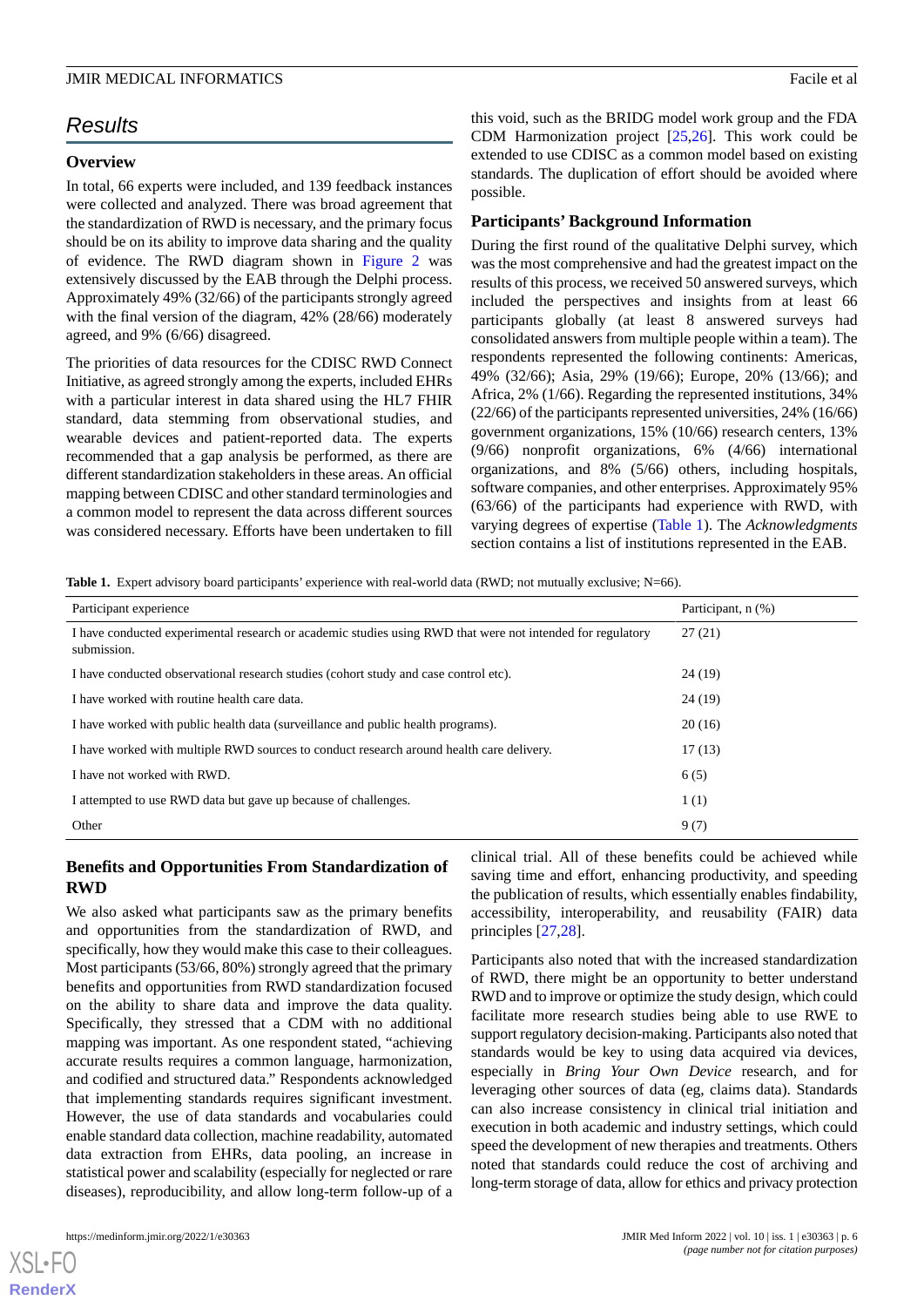to be more strictly addressed, and contribute to the learning health care system [\[29](#page-10-21),[30\]](#page-10-22).

#### **Priority Components for CDISC RWD Connect**

We asked participants to share which types of RWD CDISC should focus on first and why. Below is a summary of the participants' answers after 2 rounds of revisions based on the feedback received. Of note, 62% (41/66) of the participants strongly agreed with the following summary of the priorities and the rationale, and 38% (25/66) moderately agreed with them.

The responses to why CDISC should prioritize EHRs were as follows: EHRs are one of the most available and largest data sources; EHRs are already in electronic format; EHRs contain important and essential information directly relevant to the patients' health status; it would allow us to identify how EHRs could be improved to support better RWE; and EHRs will be the hardest to implement but the most important source of data for the generation of RWE.

The responses to how CDISC should prioritize the harmonization of their standards with HL7 FHIR were as follows: by harmonizing CDASH data elements with FHIR; by working with HL7 working groups to connect clinical research with health care, to update FHIR resources, or develop new FHIR resources needed for research; and by creating a canonical representation of FHIR in CDISC ODM as the electronic data capture vendors will likely be using ODM to ingest and share data from EHRs.

The responses for why CDISC should prioritize observational study data were as follows: observational study data are far less developed in terms of standard use compared with EHRs, and observational studies and pragmatic clinical trials collect similar data to randomized clinical trial data that can be leveraged to inform clinical or policy decision making [\[31](#page-11-0)]; CDISC should collaborate with Observational Health Data Science and Informatics (OHDSI)–OMOP CDM on observational research data; as standardized data can be shared and reused more broadly, observational studies using standards will have a greater impact; and the OMOP CDM is a standard-on-the-rise (for observational studies) that should be considered.

Secondary areas of focus should include data commons, registries, mobile health (including automatically generated data), billing records, and medical claims data.

The EAB also mentioned that before broadening the scope of CDISC, a gap analysis and insight into other standardization stakeholders should be conducted. There are already many standards for some of the areas above and often institutional standards as well. At a minimum, to help aggregate and analyze data from these different systems, a published mapping between CDISC controlled terminology and other standard terminologies used for the same data element might be useful; however, the potential lack of equivalence could be problematic. Given that many standard terminologies used in health care do not contain explicit definitions for the concepts contained therein, these mappings could potentially improve those terminologies as CDISC defines all of its controlled concepts. CDISC should also focus on the fundamentals of how to model and represent

data and how to manage changes. Unless these are done well, building new additional standards on top of poor foundations will not necessarily bring any benefit. It was the opinion of some on the EAB that some CDISC models have underlying principles, mainly in the areas of data types and data modeling, that can make the implementation challenging. The EAB has recommended augmenting and extending CDISC standards with generalized forms and classes of RWD to address these issues.

#### **Standards for Devices and Wearables**

There are significant challenges related to implementing data standards for innovative data collection technologies, such as consumer wearables (eg, Fitbit [Google LLC], Apple Watch [Apple Incorporated], and other monitoring devices). The data itself suffers from credibility, accuracy, and reliability issues associated with proprietary, nonclinically tested algorithms that differ across vendors. This naturally leads to interoperability issues when comparing the same data across different devices; that is, given two different proprietary algorithms, one cannot say that a heart rate measurement is the same across two different devices. Concern was also expressed around privacy, data ownership, and inequitable access, which may leave certain populations out of the analysis. Finally, the current direct-to-consumer marketing approach ensures that there is very little incentive for competing companies to standardize and harmonize among each other.

# **Patient Perspectives in RWD**

There was general agreement that the perspective of the patient, with respect to the collection and use of RWD, is vitally important to ensure the ethical use of the data. However, there was no consensus as to whether the patients' perspective regarding the use of data standards was relevant. At the very least, it was thought that data standards should enable data sharing with the patients themselves and help clinicians make decisions about patient care. Collaboration with professional organizations such as clinical medical societies and disease foundations, as well as patient advocacy groups, was thought to be of value in this effort. A good place to start with respect to patient-valued data standardization was with the standardization of patient-reported outcome data models and measures. Another potential resource currently under development is the Critical Path Institute's *Best Practice Recommendations for ePRO Dataset Structure and Standardization to Support Drug Development*, which uses CDISC standards.

In addition, patient groups should be educated about the benefits of data standards and how this can lead to better and more efficient data sharing. Increasing patients' awareness of the usefulness of the data for themselves and for knowledge generation would ensure strong, patient-lead advocacy groups that promote data standards.

#### **Making the Case for Using CDISC Standards for RWD**

Participants were asked what they saw as the main challenges in academic clinical research that could be overcome with the increased standardization of RWD. Their responses focused on issues related to the different sources of data, inconsistency in data collection, inconsistencies in the data, text fields, poor

 $XS$  • FC **[RenderX](http://www.renderx.com/)**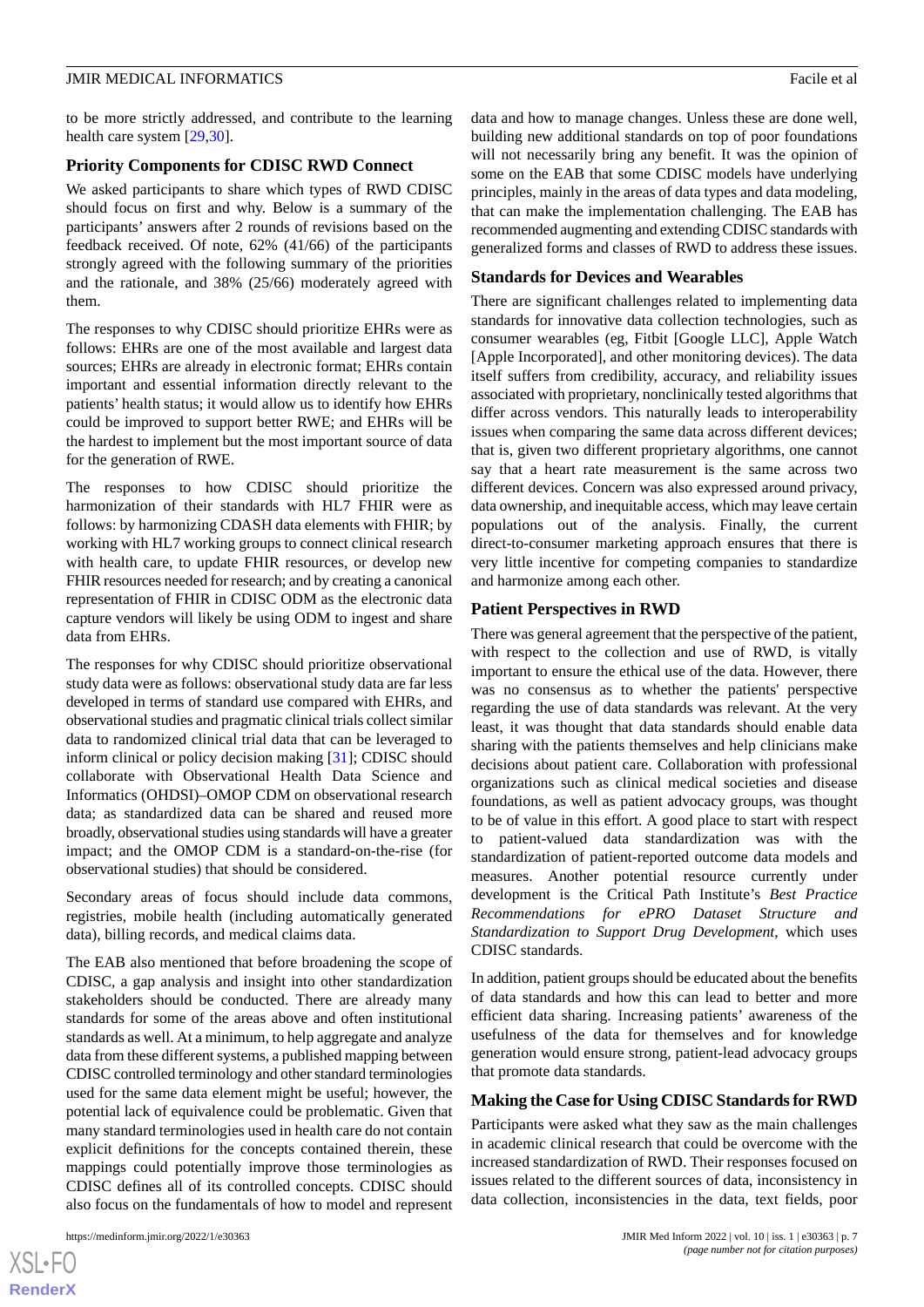sites, all of which contribute to the creation of data silos.

# **Tools or Support Needed**

We asked participants what tools or support would be helpful in the implementation of CDISC standards to support RWD in academic settings. The responses focused on providing data collection templates, CDMs, standard user guides, and dictionaries. It was reported that data collection templates containing preannotated fields that link data collection activities to CDISC standards would be useful. In addition, CDISC standards would need to be expanded to include those elements commonly collected and analyzed in observational studies. Finally, educational and training opportunities for CDISC standards will be required to support those working in academic research.

Robust software tooling would also be needed to enable efficient data collection, mapping, quality control or validation, integration, transformation, and analysis. Ideally, software tooling should be open-source, easy to use, flexible, and web-based, containing CRFs and ODM files with built-in CDASH and SDTM coding. Given the heterogeneity of systems used across health care and academic institutions, novel software tooling should be able to interact with the existing standards, such as HL7 FHIR. Mapping across data elements and dictionaries to marry in-house standards with CDISC-standard variables and terminology would also be a useful feature in any software tool. Terminology and metadata validation tools based on open-source Export, Transform, and Load (ETL) tooling may help with quality control issues. These tools would also need to be usable and supported by regulatory agencies.

# **Building Knowledge and Expertise on CDISC Implementation**

We also asked about the most effective ways to build knowledge and expertise on the implementation of CDISC standards in academic institutions. The responses included providing funding for capacity building (eg, award grants to academic institutions and fund institutional roles to support implementation). One respondent noted that CDISC has a role in communicating with research investors or funders to streamline requirements and competing standards across funder organizations. Other recommendations included collaboration and compromise with and among institutions, creation of a certification program, development of simple, free web-based tools (eg, templates for CRFs, data dictionaries, and data sets based on real-world scenarios), documenting and highlighting the use cases and demonstrations, and providing web-based and on-site training.

# *Discussion*

[XSL](http://www.w3.org/Style/XSL)•FO **[RenderX](http://www.renderx.com/)**

# **Principal Findings**

Existing standards support many facets of human health activity–related data and clinical research. However, there is a

lack of standardization for the process to derive RWE from RWD, which results in limited use of RWD in clinical medicine and therapeutics development. CDISC standards have been successfully used in trial-based data management for regulated research worldwide. CDISC aims to extend its standards to support RWD to bridge the existing gaps. However, the complexity of CDISC standards, lack of awareness and incentive to use a new standard, and insufficient training and implementation support were reported to be barriers to setting up standards for RWD following the CDISC methodology, although CDISC has been successful in the trial-based data area. As commented, potential solutions include building use cases for using CDISC for RWE studies, developing tools and support systems, and collaborating with other standards and initiatives ([Multimedia Appendix 2](#page-9-6)).

# **Barriers to the Use of CDISC Standards for RWD**

EAB participants identified the most significant barriers to using CDISC standards in academic settings for RWD. First, it was reported that CDISC standards were considered to be more complex than those used currently for RWD and that their implementation in an academic setting might be burdensome because of unstructured data. There are likely insufficient financial and trained human resources within academic institutions to put toward an implementation. Granting agencies should consider including resource allocation for the use of data standards within their awards. Free, open-source, and easy-to-use tools that incorporate CDISC standards, as well as free or reduced-price training, could also be used to support the implementation of data standards within academic institutions.

Second, there are real gaps in CDISC standards related to RWD that prevent their use in fully supporting RWD at this time. It was the opinion of some on the EAB that some CDISC models have underlying principles, mainly in the areas of data types and data modeling, that can make their implementation challenging. For example, data elements related to longitudinal, prospective, and observational study designs are not sufficiently modeled in CDISC standards currently. The EAB recommended augmenting and extending CDISC standards with generalized forms and classes of RWD to address these issues. A gap analysis between CDISC and OMOP data elements could be the first step in reducing the disparity.

Third, there may be insufficient knowledge of the value of data standards, and more specifically, CDISC standards, coupled with a lack of real and perceived incentives for using standards within institutions such that implementation of CDISC standards may be considered a low priority. In addition, the value of the use of CDISC standards, which has been established in certain sectors (eg, pharmaceutical industry), might not be as well known outside of the regulated research context. An increase in public presentation and publication of case studies showing the enormous value of CDISC standards would go a long way toward educating groups outside of the pharmaceutical industry.

Finally, RWD is currently supported by a number of disparate CDMs, standards, and terminology in use by EHRs, insurance claims systems, and medical billing systems in varying degrees of development; however, they are not connected to one another. These data models, standards, and terminologies are not usually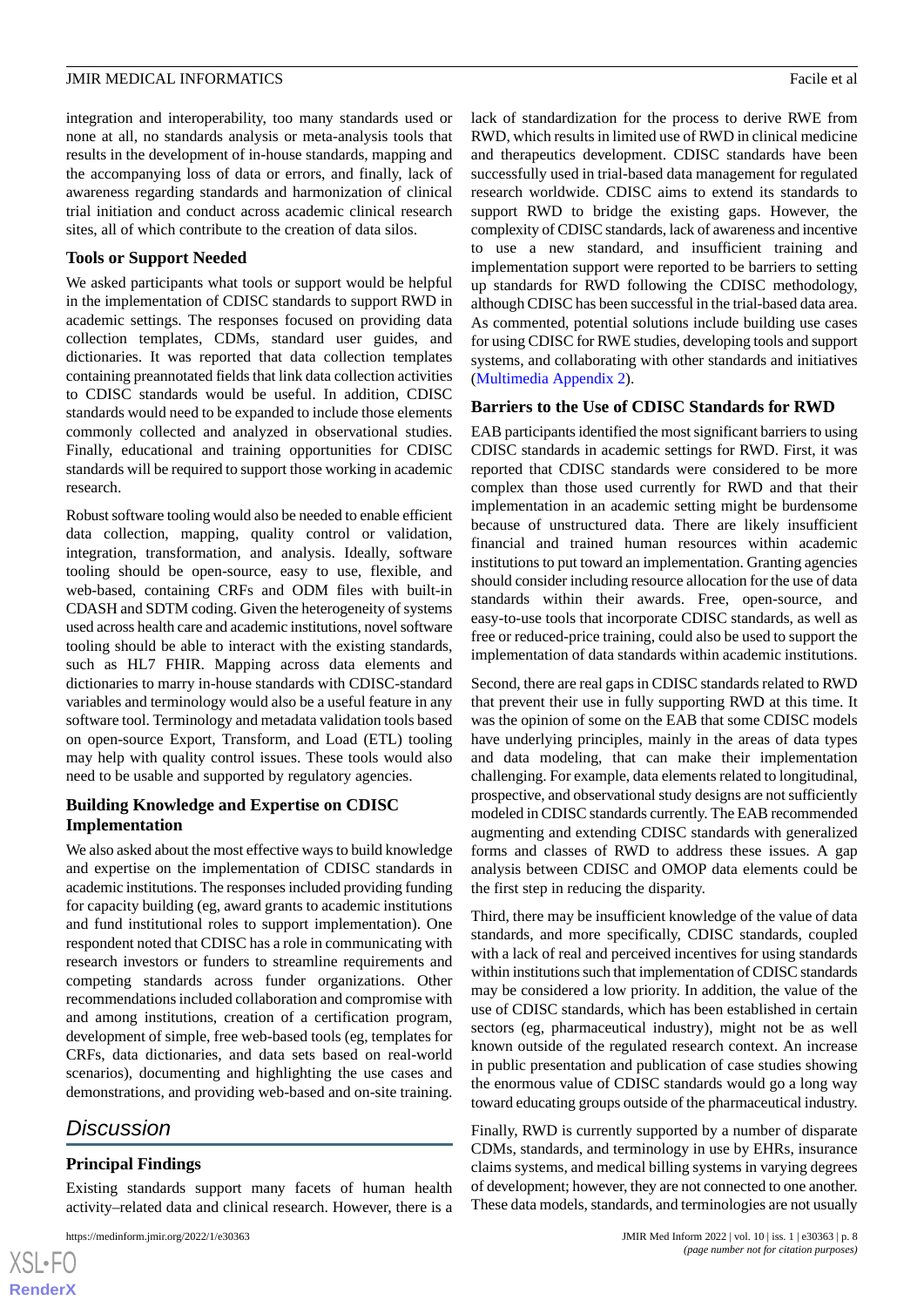the same as CDISC, which would require harmonization or mapping to remedy. Currently, there is little incentive for EHR vendors and health care providers to adopt data standards. Furthermore, academic institutions may lack CDISC-trained human resources, which would require financial and temporal resources to remedy. In addition, academic institutions may use multiple disparate systems within and across organizations that would disallow standardization even within a single institution. There is also insufficient knowledge on the importance of data standards and, more specifically, a perceived lack of benefit to using CDISC standards beyond reporting to regulatory agencies. For example, journal publication of results does not require the use of data standards of any kind.

# **The Future of RWD and CDISC Standards**

CDISC initiated the CDISC RWD Connect Initiative with the aim of developing a vision and strategy for the use of CDISC standards for RWD. The following is a list of the key requirements and steps to achieve this goal:

- Simple and flexible tools (eg, templates, plug-and-play tooling, master user guide for mapping and terminology, and open-source file formats)
- Free or affordable training and education (eg, quick start for academics, one-to-one training to create new resources or apps, or registries using CDISC standards)
- Support for standardization of EHR data (eg, decrease the use of open text fields in EHRs to facilitate artificial intelligence data extraction from physician's notes, use new terminologies, and collaborate with health care standards experts and vendors to align and design systems that bridge the health care to research gap) while being mindful of the fact that the primary role of EHRs is patient care, and this process should, therefore, minimize the impact on providing that care
- Publication of use cases that demonstrate the value in the use of CDISC standards outside regulated clinical trials
- Standardization across terminologies used by health care and research
- Simplification where possible and minimizing the number of standards
- Regulation and requirements; specifically, where data cannot be standardized at collection, regulatory requirements must be established to confirm the validity of the mapped data
- Ongoing support for implementation (eg, information technology staffing, 24-hour support, data standards experts, and data warehouse expertise in staff to help implementers)
- Champions and key opinion leaders to support or influence the use of standards and cooperation
- Development of a well-defined purpose and scope for the use of CDISC standards for RWD
- Financial support for development, maintenance, and implementation; specifically, resources are needed for implementation support in the form of educational programs and consulting services
- Incentives in the form of grants to consortiums implementing CDISC standards, free education, free CDISC membership, and granters allowing budget lines for the use

 $XS$  • FO **[RenderX](http://www.renderx.com/)** of standards and other funding mechanisms can also help encourage the use of CDISC standards

#### **Areas of Nonagreement During the Qualitative Delphi Process**

For the most part, EAB participants were able to reach a consensus on the main areas of discussion. However, there were some specific issues on which consensus was not reached. Participants had different ideas regarding the types and sources of data that could be considered RWD. Most participants agreed that RWD standardization efforts should focus on EHRs as a priority. However, the few who strongly disagreed explained that the implementation of CDISC standards in EHRs would be difficult and that HL7 FHIR was addressing the EHR space. Registries were another area of nonagreement, with some participants prioritizing registry data standardization and others saying it should not be a priority. Finally, some participants maintained that CDISC standards should be made easier to use before attempting to expand their scope, whereas others proposed improving the standards in parallel with exploring and testing the expansion of use for RWD.

#### **Limitations**

This survey was sampled by convenience; therefore, we were not able to generalize the results of the survey to all settings of RWD generation and use. This project was also geographically limited, as most participants originated from North America and Europe and to a lesser extent from Asia and Africa. We note that the risk for bias is present because of the reasons for which people chose to take part in the Delphi survey.

#### **Conclusions**

The CDISC RWD Connect project sought to better understand the barriers to implementing CDISC standards for RWD and to articulate steps toward making CDISC standards easier to use in settings outside regulated clinical trials. Recommendations included identifying the tools and guidance needed for consistent implementation and the expansion of CDISC standards to accommodate data stemming from observational studies, which account for a large amount of available clinical data. Other potential standards development focus areas included data commons, registries, mobile health, and billing and medical claims.

Other practical steps included bringing the standards up to date with current data science technology, making implementation guides easier and more intuitive to be implemented by novice users, and creating a number of tools, strategies, and adaptations to facilitate and promote the use of RWD. Examples included augmenting the SDTM with generalized forms and classes of RWD, creating simpler and more flexible templates and tools, providing free or affordable training and education, increasing regulations and requirements for RWD standards, encouraging champions and financial support, and disseminating concrete examples of the implementation of CDISC standards for RWD. Underpinning these steps, CDISC should support a community of practice that highlights successful implementations and shares their experience by publishing use cases and presenting at conferences and connectathons. Finally, global regulatory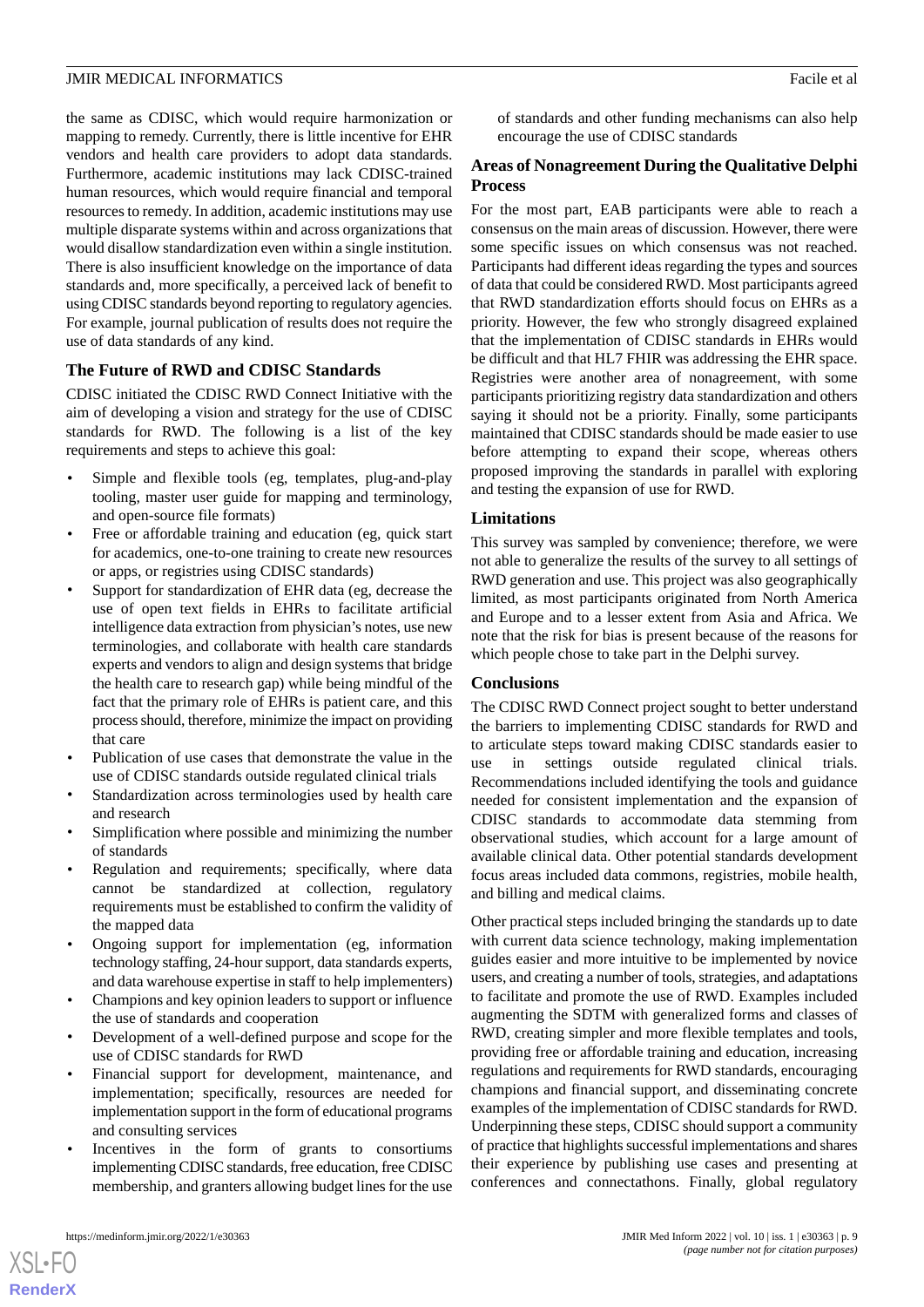support and mandates from funders of academic studies were also cited as key factors in fostering implementation.

There is a unique opportunity for CDISC to broaden the scope of its suite of data standards to accommodate and connect with RWD to better facilitate RWD sharing. We believe that CDISC standards can provide FAIR structure and semantics for common clinical concepts and domains and help bridge the gap between RWD and clinical trial–generated data for the benefit of all stakeholders. CDISC will use the findings and recommendations from the RWD Connect initiative as inputs to their strategic plan and take the next steps toward developing standards, tools, and guidance for the use of RWD in global regulatory submissions.

# **Acknowledgments**

The writing committee would like to acknowledge the Expert Advisory Board (EAB) for their work on the Clinical Data Interchange Standards Consortium Real World Data (CDISC RWD) Connect Delphi survey project, and Rebecca Daniels Kush, PhD, CDISC Founder and President Emeritus, and Meredith Nahm Zozus, PhD, Professor, Division Chief and Director of Clinical Research Information at the University of Texas Health Science Centre at San Antonio, for reviewing this manuscript.

The views expressed in this article are the personal views of the author(s) and may not be understood or quoted as being made on behalf of or reflecting the position of the regulatory agency/agencies or organizations with which the author(s) is/are employed/affiliated.

# **Conflicts of Interest**

<span id="page-9-2"></span>FR is the chairman of the Board Frontier Science and Technology Research Foundation and employee of Duke University and Duke Clinical Research Institute.

# **Multimedia Appendix 1**

<span id="page-9-6"></span>Clinical Data Interchange Standards Consortium Real-world Data Connect Report of Final Qualitative Delphi Survey Consultation to Expert Advisory Board.

[[DOCX File , 2833 KB](https://jmir.org/api/download?alt_name=medinform_v10i1e30363_app1.docx&filename=4294df852e1c5f212b89f5e6dbf52c81.docx)-[Multimedia Appendix 1\]](https://jmir.org/api/download?alt_name=medinform_v10i1e30363_app1.docx&filename=4294df852e1c5f212b89f5e6dbf52c81.docx)

# **Multimedia Appendix 2**

<span id="page-9-7"></span>Collaborations with other standards and initiatives. [[DOCX File , 16 KB](https://jmir.org/api/download?alt_name=medinform_v10i1e30363_app2.docx&filename=3bfa97d952ddab3a63d19d753dd9215b.docx)-[Multimedia Appendix 2\]](https://jmir.org/api/download?alt_name=medinform_v10i1e30363_app2.docx&filename=3bfa97d952ddab3a63d19d753dd9215b.docx)

# <span id="page-9-8"></span>**Multimedia Appendix 3**

List of expert advisory board members. [[DOCX File , 18 KB](https://jmir.org/api/download?alt_name=medinform_v10i1e30363_app3.docx&filename=85594a56ae3dffbfa8b7f0716d468ff4.docx)-[Multimedia Appendix 3\]](https://jmir.org/api/download?alt_name=medinform_v10i1e30363_app3.docx&filename=85594a56ae3dffbfa8b7f0716d468ff4.docx)

# **Multimedia Appendix 4**

<span id="page-9-0"></span>Delphi questionnaire. [[DOCX File , 18 KB](https://jmir.org/api/download?alt_name=medinform_v10i1e30363_app4.docx&filename=164b7fd4a1bf62472058d35596576214.docx)-[Multimedia Appendix 4\]](https://jmir.org/api/download?alt_name=medinform_v10i1e30363_app4.docx&filename=164b7fd4a1bf62472058d35596576214.docx)

# **References**

- <span id="page-9-5"></span>1. Use of real-world evidence to support regulatory decision-making for medical devices: guidance for industry and food and drug administration staff. US Food and Drug Administration. 2017. URL:<https://tinyurl.com/bd3js9pm> [accessed 2021-11-09]
- <span id="page-9-4"></span>2. Real-world evidence to support drug development and review (trial version). Center for Drug Evaluation and National Medicinal Products Agency, Beijing. 2020. URL: [https://www.cde.org.cn/zdyz/](https://www.cde.org.cn/zdyz/domesticinfopage?zdyzIdCODE=db4376287cb678882a3f6c8906069582)
- [domesticinfopage?zdyzIdCODE=db4376287cb678882a3f6c8906069582](https://www.cde.org.cn/zdyz/domesticinfopage?zdyzIdCODE=db4376287cb678882a3f6c8906069582) [accessed 2021-11-09]
- <span id="page-9-1"></span>3. Framework for FDA's real-world evidence program. US Food & Drug Administration. 2018. URL: [https://www.fda.gov/](https://www.fda.gov/media/120060/download) [media/120060/download](https://www.fda.gov/media/120060/download) [accessed 2021-11-09]
- <span id="page-9-3"></span>4. HMA-EMA Joint Big Data Taskforce – summary report. European Medicines Agency. 2017 Mar. URL: [https://www.](https://www.ema.europa.eu/en/documents/minutes/hma/ema-joint-task-force-big-data-summary-report_en.pdf) [ema.europa.eu/en/documents/minutes/hma/ema-joint-task-force-big-data-summary-report\\_en.pdf](https://www.ema.europa.eu/en/documents/minutes/hma/ema-joint-task-force-big-data-summary-report_en.pdf) [accessed 2021-11-09]
- 5. GetReal Project No. 115546, WP1: Deliverable D1.3 Glossary of definitions of common terms (including comments and replies from consultation rounds). Innovative Medicines Initiative. 2017. URL:<https://tinyurl.com/bd3js9pm> [accessed 2021-10-28]
- 6. Uyama Y. Utilizing real world data: a PMDA perspective. Poceedings: DIA 2018 Global Annual Meeting. 2018. URL: <https://globalforum.diaglobal.org/issue/august-2018/utilizing-real-world-data-a-pmda-perspective/> [accessed 2021-11-09]
- 7. Facile R, Wurst BJ. CDISC RWD Connect: Report of Qualitative Delphi Survey. CDISC. 2020. URL: [https://www.cdisc.org/](https://www.cdisc.org/sites/default/files/2021-05/CDISC_RWD_Connect_Report.pdf) [sites/default/files/2021-05/CDISC\\_RWD\\_Connect\\_Report.pdf](https://www.cdisc.org/sites/default/files/2021-05/CDISC_RWD_Connect_Report.pdf) [accessed 2021-11-09]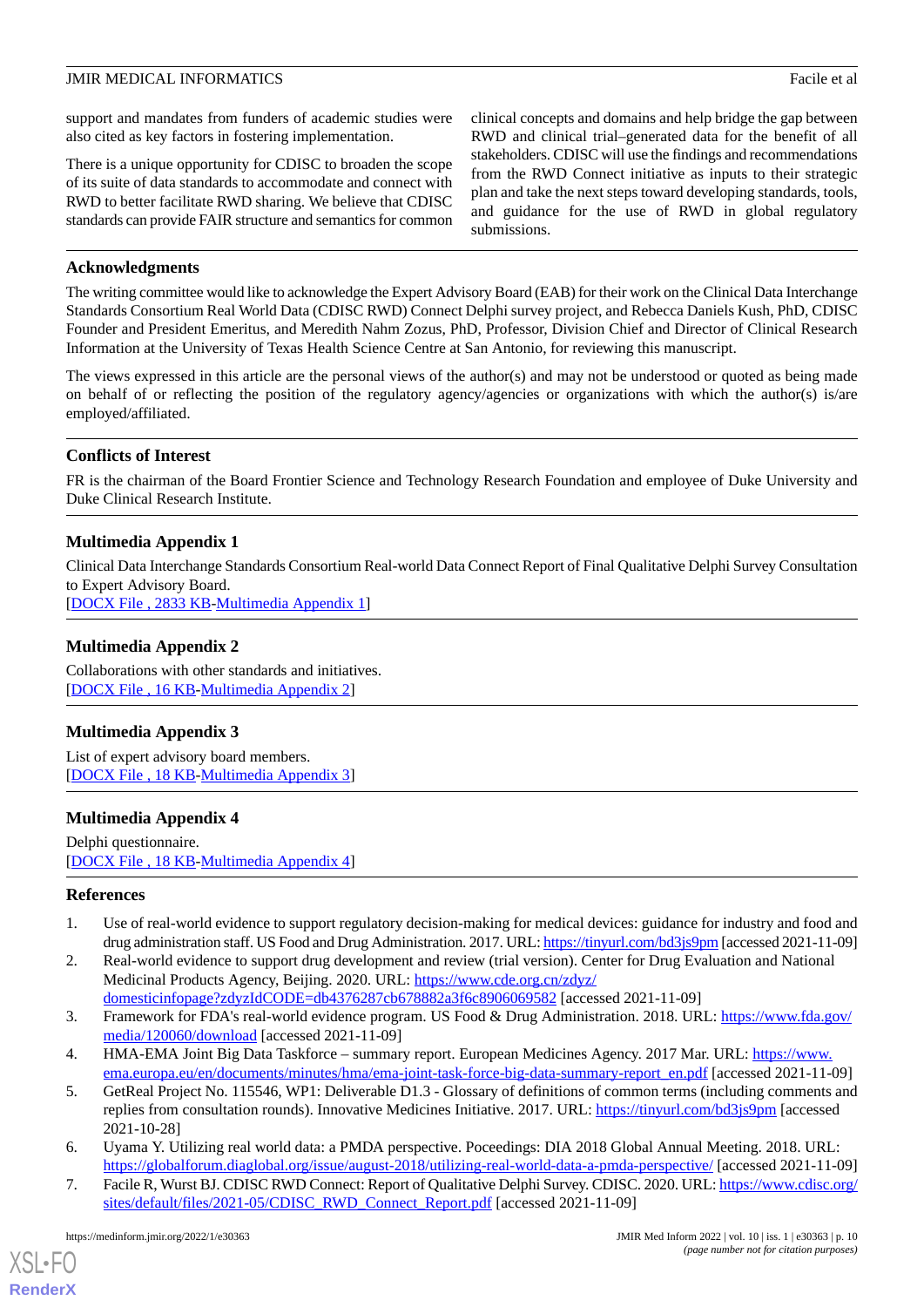- <span id="page-10-0"></span>8. Study data technical conformance guide : guidance for industry providing regulatory submissions in electronic format – standardized study data. US Food & Drug Administration. 2020. URL: <https://www.fda.gov/media/136460/download> [accessed 2021-11-09]
- <span id="page-10-2"></span><span id="page-10-1"></span>9. Utilization of real world data - PMDA's approaches. Pharmaceuticals and Medical Devices Agency. 2021. URL: [https:/](https://www.pmda.go.jp/english/about-pmda/0004.pdf) [/www.pmda.go.jp/english/about-pmda/0004.pdf](https://www.pmda.go.jp/english/about-pmda/0004.pdf) [accessed 2021-11-09]
- <span id="page-10-3"></span>10. Guideline on the submission of clinical trial data. National Medical Products Administration. 2020. URL: [https://www.](https://www.cde.org.cn/main/news/viewInfoCommon/d238c109af91307fb4f16c4da86506b6) [cde.org.cn/main/news/viewInfoCommon/d238c109af91307fb4f16c4da86506b6](https://www.cde.org.cn/main/news/viewInfoCommon/d238c109af91307fb4f16c4da86506b6) [accessed 2021-11-09]
- <span id="page-10-5"></span>11. Mansell P. IMI, CDISC hook up for standardised data management. PharmaTimes. 2011. URL: [http://www.pharmatimes.com/](http://www.pharmatimes.com/news/imi,_cdisc_hook_up_for_standardised_data_management_979864) news/imi, cdisc\_hook\_up\_for\_standardised\_data\_management\_979864 [accessed 2020-12-15]
- <span id="page-10-6"></span>12. Cave A, Kurz X, Arlett P. Real - world data for regulatory decision making: challenges and possible solutions for Europe. Clin Pharmacol Ther 2019 Apr 10;106(1):36-39 [[FREE Full text](http://europepmc.org/abstract/MED/30970161)] [doi: [10.1002/cpt.1426](http://dx.doi.org/10.1002/cpt.1426)] [Medline: [30970161](http://www.ncbi.nlm.nih.gov/entrez/query.fcgi?cmd=Retrieve&db=PubMed&list_uids=30970161&dopt=Abstract)]
- <span id="page-10-7"></span>13. Loudon K, Treweek S, Sullivan F, Donnan P, Thorpe KE, Zwarenstein M. The PRECIS-2 tool: designing trials that are fit for purpose. Br Med J 2015 May 08;350:h2147 [[FREE Full text](https://www.bmj.com/content/350/bmj.h2147)] [doi: [10.1136/bmj.h2147\]](http://dx.doi.org/10.1136/bmj.h2147) [Medline: [25956159\]](http://www.ncbi.nlm.nih.gov/entrez/query.fcgi?cmd=Retrieve&db=PubMed&list_uids=25956159&dopt=Abstract)
- <span id="page-10-4"></span>14. Sherman RE, Anderson SA, Dal PG, Gray GW, Gross T, Hunter NL, et al. Real-world evidence - what is it and what can it tell us? N Engl J Med 2016 Dec 08;375(23):2293-2297 [[FREE Full text\]](https://pubmed.ncbi.nlm.nih.gov/27959688/) [doi: [10.1056/NEJMsb1609216](http://dx.doi.org/10.1056/NEJMsb1609216)] [Medline: [27959688](http://www.ncbi.nlm.nih.gov/entrez/query.fcgi?cmd=Retrieve&db=PubMed&list_uids=27959688&dopt=Abstract)]
- <span id="page-10-8"></span>15. CDISC Glossary, 2020-12-18. NCI EVS Terminology Resources. 2018. URL: [https://evs.nci.nih.gov/ftp1/CDISC/Glossary/](https://evs.nci.nih.gov/ftp1/CDISC/Glossary/CDISC%20Glossary.pdf) [CDISC%20Glossary.pdf](https://evs.nci.nih.gov/ftp1/CDISC/Glossary/CDISC%20Glossary.pdf) [accessed 2021-11-09]
- <span id="page-10-9"></span>16. Eichler H, Pignatti F, Schwarzer-Daum B, Hidalgo-Simon A, Eichler I, Arlett P, et al. Randomized controlled trials versus real world evidence: neither magic nor myth. Clin Pharmacol Ther 2021 May 12;109(5):1212-1218 [\[FREE Full text](http://europepmc.org/abstract/MED/33063841)] [doi: [10.1002/cpt.2083](http://dx.doi.org/10.1002/cpt.2083)] [Medline: [33063841](http://www.ncbi.nlm.nih.gov/entrez/query.fcgi?cmd=Retrieve&db=PubMed&list_uids=33063841&dopt=Abstract)]
- <span id="page-10-10"></span>17. Shattner E. Dr. Robert Califf shares ideas about real-world evidence and health data. Forbes. 2017. URL: [https://tinyurl.](https://www.forbes.com/sites/elaineschattner/2017/06/28/dr-robert-califf-shares-ideas-about-real-world-evidence-and-health-data/#8f39a4e4eb3a) [com/22svcndv](https://www.forbes.com/sites/elaineschattner/2017/06/28/dr-robert-califf-shares-ideas-about-real-world-evidence-and-health-data/#8f39a4e4eb3a) [accessed 2021-11-09]
- <span id="page-10-11"></span>18. Statement by FDA Commissioner Scott Gottlieb, M.D., on new strategies to modernize clinical trials to advance precision medicine, patient protections and more efficient product development. US Food & Drug Administration. 2019. URL: [https:/](https://www.fda.gov/news-events/press-announcements/statement-fda-commissioner-scott-gottlieb-md-new-strategies-modernize-clinical-trials-advance) [/tinyurl.com/534dun9n](https://www.fda.gov/news-events/press-announcements/statement-fda-commissioner-scott-gottlieb-md-new-strategies-modernize-clinical-trials-advance) [accessed 2021-11-09]
- <span id="page-10-12"></span>19. Sun X, Tan J, Tang L, Guo JJ, Li X. Real world evidence: experience and lessons from China. Br Med J 2018 Feb 05;360:j5262 [[FREE Full text](http://www.bmj.com/lookup/pmidlookup?view=long&pmid=29437644)] [doi: [10.1136/bmj.j5262\]](http://dx.doi.org/10.1136/bmj.j5262) [Medline: [29437644](http://www.ncbi.nlm.nih.gov/entrez/query.fcgi?cmd=Retrieve&db=PubMed&list_uids=29437644&dopt=Abstract)]
- <span id="page-10-13"></span>20. Wang SV, Schneeweiss S, Berger ML, Brown J, de Vries F, Douglas I, Joint ISPE - ISPOR Special Task Force on Real World Evidence in Health Care Decision Making. Reporting to improve reproducibility and facilitate validity assessment for healthcare database studies v1.0. Value Health 2017 Sep;20(8):1009-1022 [\[FREE Full text\]](https://linkinghub.elsevier.com/retrieve/pii/S1098-3015(17)33352-1) [doi: [10.1016/j.jval.2017.08.3018](http://dx.doi.org/10.1016/j.jval.2017.08.3018)] [Medline: [28964431](http://www.ncbi.nlm.nih.gov/entrez/query.fcgi?cmd=Retrieve&db=PubMed&list_uids=28964431&dopt=Abstract)]
- <span id="page-10-14"></span>21. Pétavy F, Seigneuret N, Hudson L, Jauregui B, Becnel L, Galvez J, et al. The turning point for clinical research: global data standardization. Appl Clin Trials. 2019. URL: [https://www.appliedclinicaltrialsonline.com/view/](https://www.appliedclinicaltrialsonline.com/view/turning-point-clinical-research-global-data-standardization) [turning-point-clinical-research-global-data-standardization](https://www.appliedclinicaltrialsonline.com/view/turning-point-clinical-research-global-data-standardization) [accessed 2021-11-12]
- <span id="page-10-16"></span><span id="page-10-15"></span>22. Hudson LD, Kush RD, Almario EN, Seigneuret N, Jackson T, Jauregui B, et al. Global standards to expedite learning from medical research data. Clin Transl Sci 2018 Jul 26;11(4):342-344 [[FREE Full text](http://europepmc.org/abstract/MED/29697200)] [doi: [10.1111/cts.12556](http://dx.doi.org/10.1111/cts.12556)] [Medline: [29697200](http://www.ncbi.nlm.nih.gov/entrez/query.fcgi?cmd=Retrieve&db=PubMed&list_uids=29697200&dopt=Abstract)]
- <span id="page-10-17"></span>23. Mezher M. Patient groups, industry seek changes to rare disease drug guidance. Regulatory Affairs Professionals Society (RAPS). 2019. URL: [https://www.raps.org/news-and-articles/news-articles/2019/4/](https://www.raps.org/news-and-articles/news-articles/2019/4/patient-groups-industry-seek-changes-to-rare-dise) [patient-groups-industry-seek-changes-to-rare-dise](https://www.raps.org/news-and-articles/news-articles/2019/4/patient-groups-industry-seek-changes-to-rare-dise) [accessed 2021-11-09]
- <span id="page-10-18"></span>24. Sekayi D, Kennedy A. Qualitative Delphi Method: a four round process with a worked example. Qual Rep 2017 Oct 20:2755-2763. [doi: [10.46743/2160-3715/2017.2974\]](http://dx.doi.org/10.46743/2160-3715/2017.2974)
- <span id="page-10-19"></span>25. Becnel L, Hastak S, Ver HW. BRIDG: a domain information model for translational and clinical protocol-driven research. J Am Med Inform Assoc 2017 Sep 01;24(5):882-890. [doi: [10.1093/jamia/ocx004](http://dx.doi.org/10.1093/jamia/ocx004)]
- <span id="page-10-20"></span>26. Common Data Model Harmonization (CDMH) and Open Standards for Evidence Generation. US Food & Drug Administration and National Institutes of Health. 2020. URL: [https://aspe.hhs.gov/system/files/pdf/259016/](https://aspe.hhs.gov/system/files/pdf/259016/CDMH-Final-Report-14August2020.pdf) [CDMH-Final-Report-14August2020.pdf](https://aspe.hhs.gov/system/files/pdf/259016/CDMH-Final-Report-14August2020.pdf) [accessed 2021-11-09]
- <span id="page-10-21"></span>27. Wilkinson MD, Dumontier M, Aalbersberg IJ, Appleton G, Axton M, Baak A, et al. The FAIR Guiding Principles for scientific data management and stewardship. Sci Data 2016 Mar 15;3(1):160018 [[FREE Full text](https://doi.org/10.1038/sdata.2016.18)] [doi: [10.1038/sdata.2016.18](http://dx.doi.org/10.1038/sdata.2016.18)] [Medline: [26978244](http://www.ncbi.nlm.nih.gov/entrez/query.fcgi?cmd=Retrieve&db=PubMed&list_uids=26978244&dopt=Abstract)]
- <span id="page-10-22"></span>28. Kush R, Warzel D, Kush M, Sherman A, Navarro E, Fitzmartin R, et al. FAIR data sharing: the roles of common data elements and harmonization. J Biomed Inform 2020 Jul;107:103421 [[FREE Full text](https://linkinghub.elsevier.com/retrieve/pii/S1532-0464(20)30049-6)] [doi: [10.1016/j.jbi.2020.103421](http://dx.doi.org/10.1016/j.jbi.2020.103421)] [Medline: [32407878](http://www.ncbi.nlm.nih.gov/entrez/query.fcgi?cmd=Retrieve&db=PubMed&list_uids=32407878&dopt=Abstract)]
- 29. Budrionis A, Bellika JG. The learning healthcare system: where are we now? A systematic review. J Biomed Inform 2016 Dec;64:87-92. [doi: [10.1016/j.jbi.2016.09.018\]](http://dx.doi.org/10.1016/j.jbi.2016.09.018) [Medline: [27693565](http://www.ncbi.nlm.nih.gov/entrez/query.fcgi?cmd=Retrieve&db=PubMed&list_uids=27693565&dopt=Abstract)]
- 30. Institute of Medicine, Roundtable on Evidence-Based Medicine. In: McGinnis J, Aisner D, Olsen L, editors. The Learning Healthcare System: Workshop Summary. Washington (DC): National Academies Press (US); 2007:1-374.